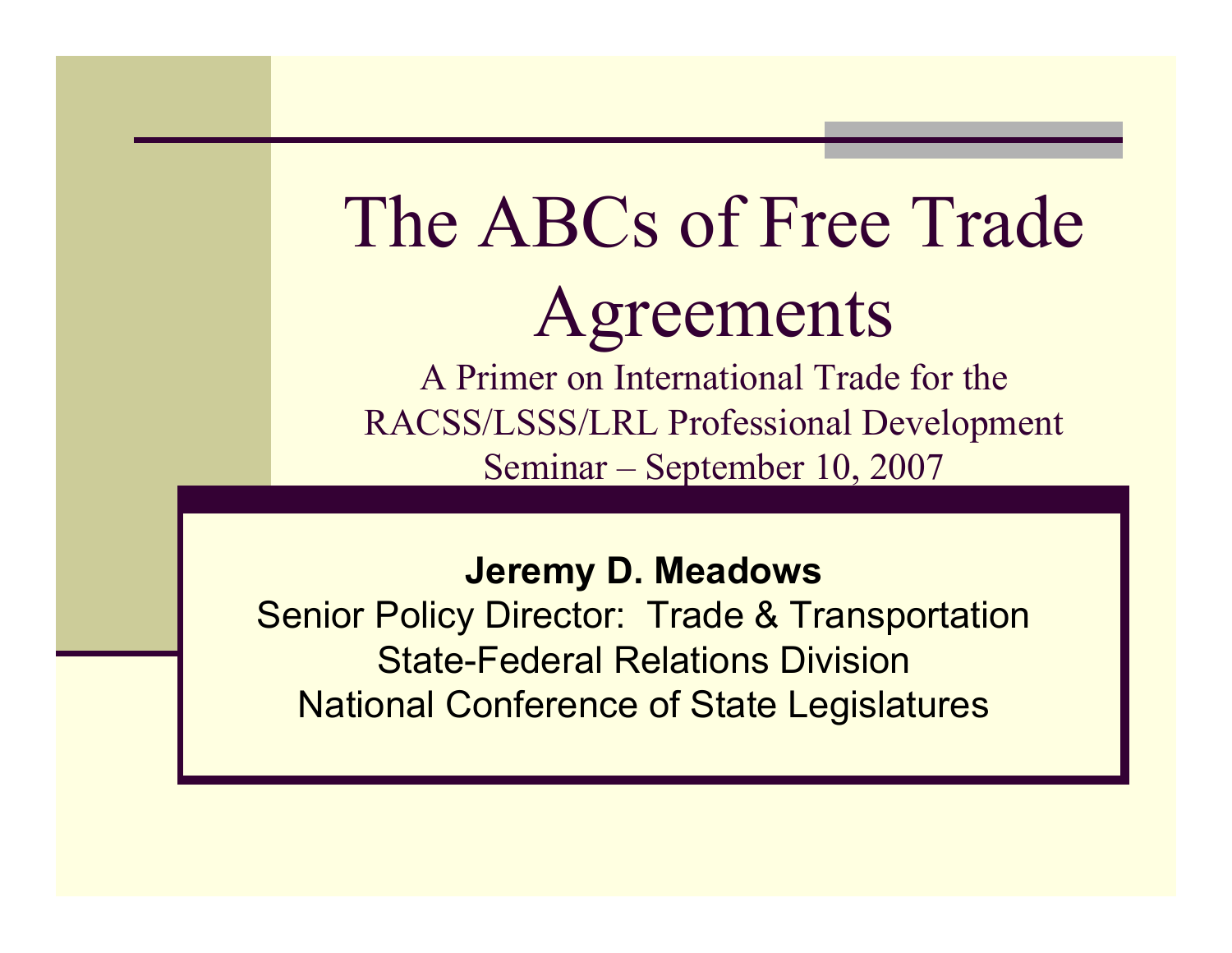# Presentation & Session Objectives

- **Provide an introduction to international trade,** the key players, reasons for state interest, and NCSL's efforts
- Share details of current 'hot topics' in international trade arena of interest to states
- F Open a dialogue about issues or concerns
- Facilitate ever greater involvement of statelevel officials in the issue
- **Provide resources for engagement**

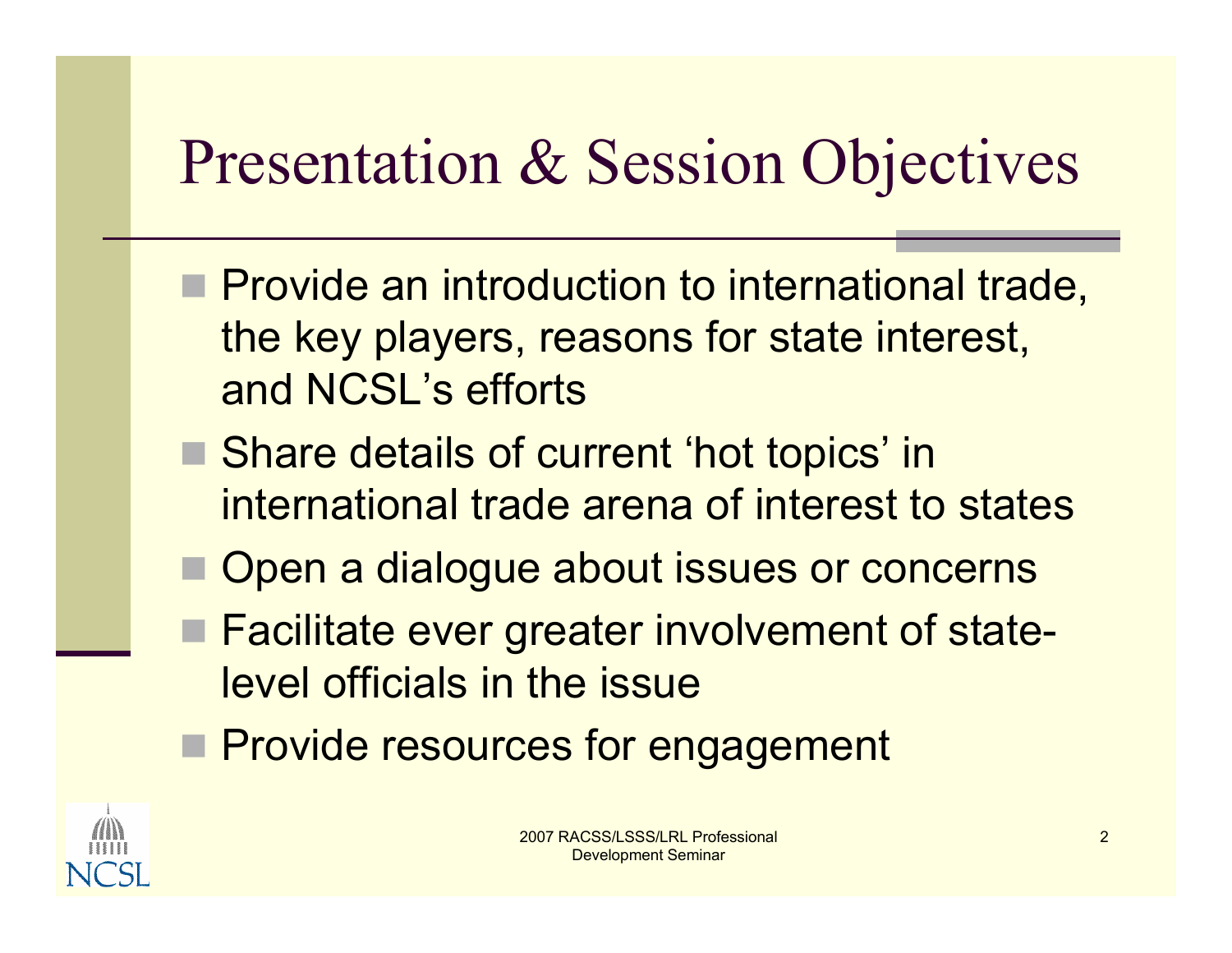## Presentation Overview

- The ABCs the alphabet soup of international trade
- State Interests
	- **Realing Linux State**
	- Services
	- Trade/Export Promotion
	- **Consultation**
- **NCSL's Engagement** 
	- **Consultation**
	- Education & Tools
	- Policy & Washington, D.C.
- **Nour Involvement**

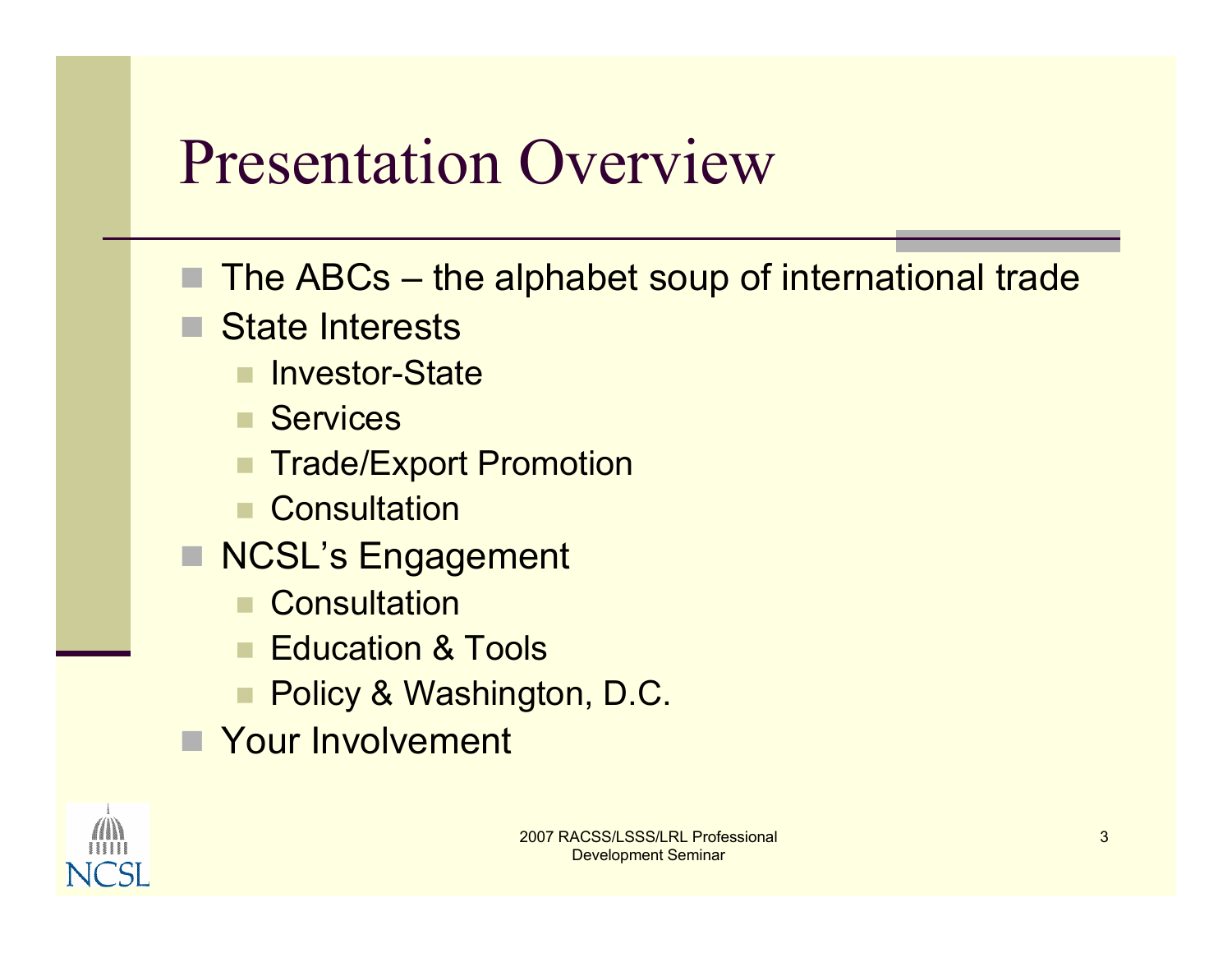As with most things governmental, there is an alphabet soup of organizations and important players in international trade to know.

- USTR = U.S. Trade Representative
	- Office within Executive Office of the President
	- Not dependent upon a federal Department
	- Headed by Senate-confirmed Ambassador
		- Ambassador Susan Schwab
	- Organized by sector and by region
	- www.ustr.gov

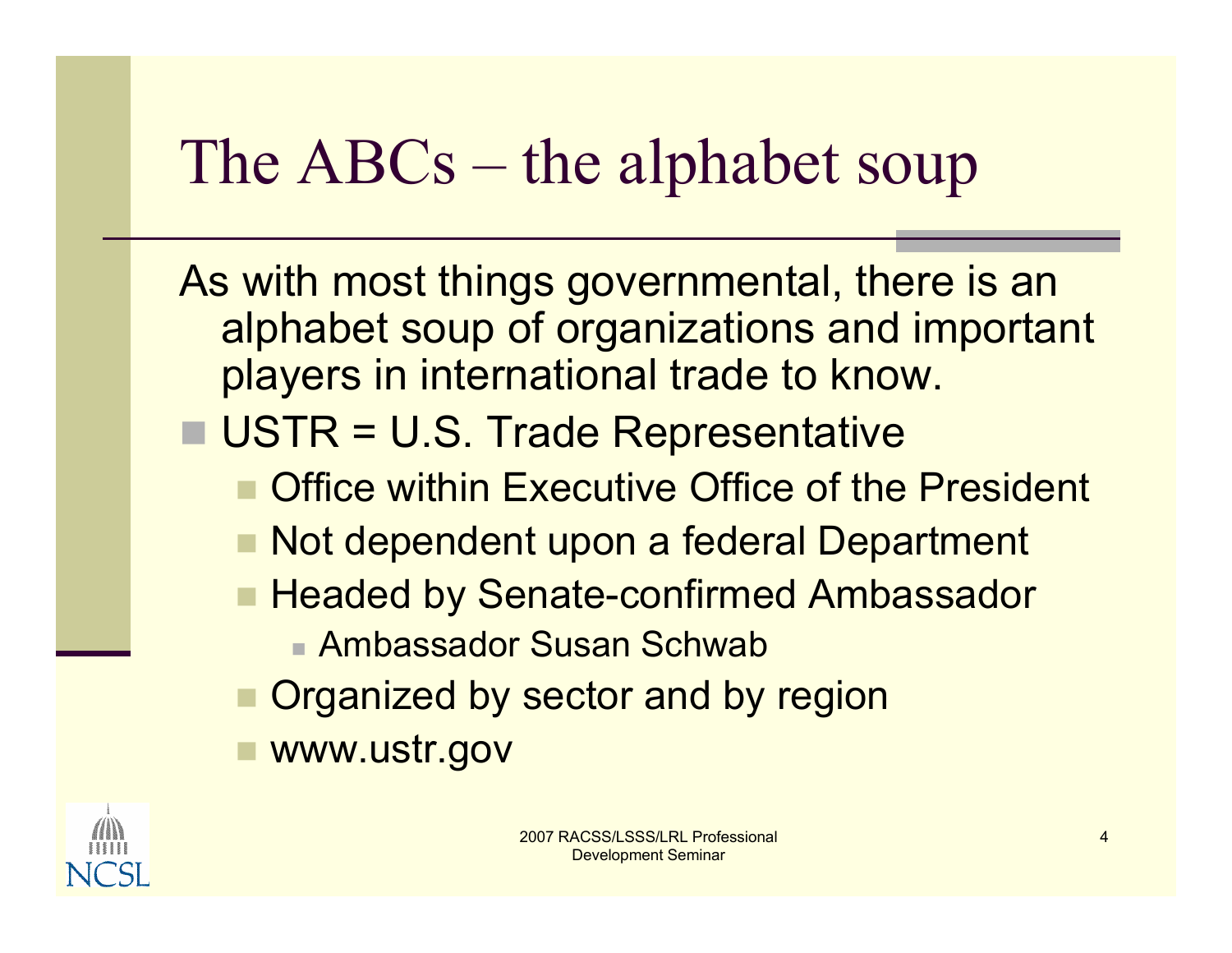#### ■ WTO = World Trade Organization

- Created in 1994
- U.S. joined as Congress enacted GATT Uruguay Round agreement
- 151 members
- Based in Geneva
- **Provides forum for oversight of implementation** of existing WTO agreements, for negotiations of new agreements, and for resolutions of disputes among members
- www.wto.org



2007 RACSS/LSSS/LRL Professional Development Seminar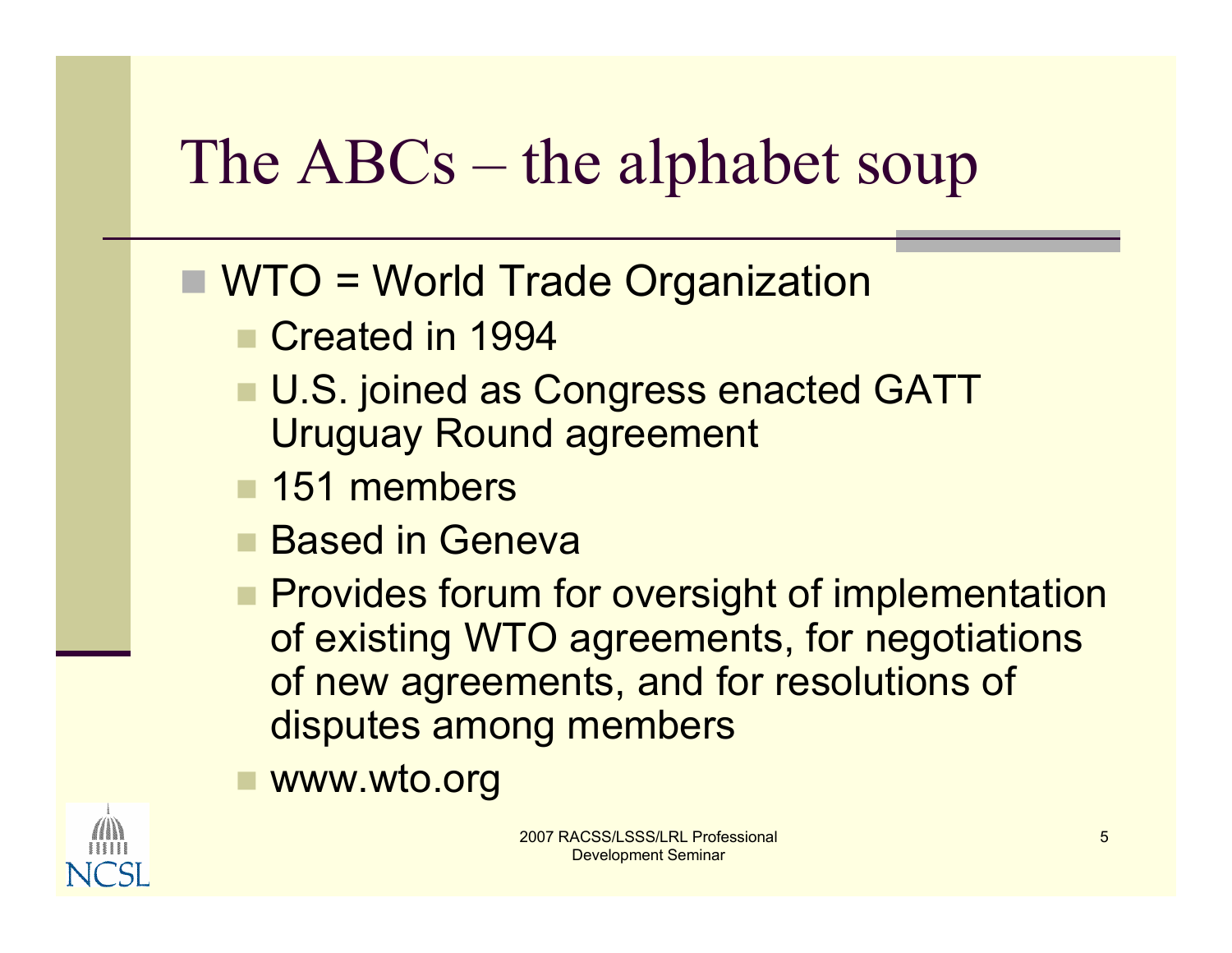- TPA = Trade Promotion Authority = "Fast Track"
- **FTA = Free Trade Agreement**
- GATT = General Agreement on Tariffs & Trade
- GATS = General Agreement on Trade in Services
- MFN = Most Favored Nation
	- Agreement to treat a nation for trade purposes in the same way as the most favored or privileged trading partner
- NAFTA = North American Free Trade Agreement
- CAFTA-DR = Central American-Dominican Republic Free Trade Agreement

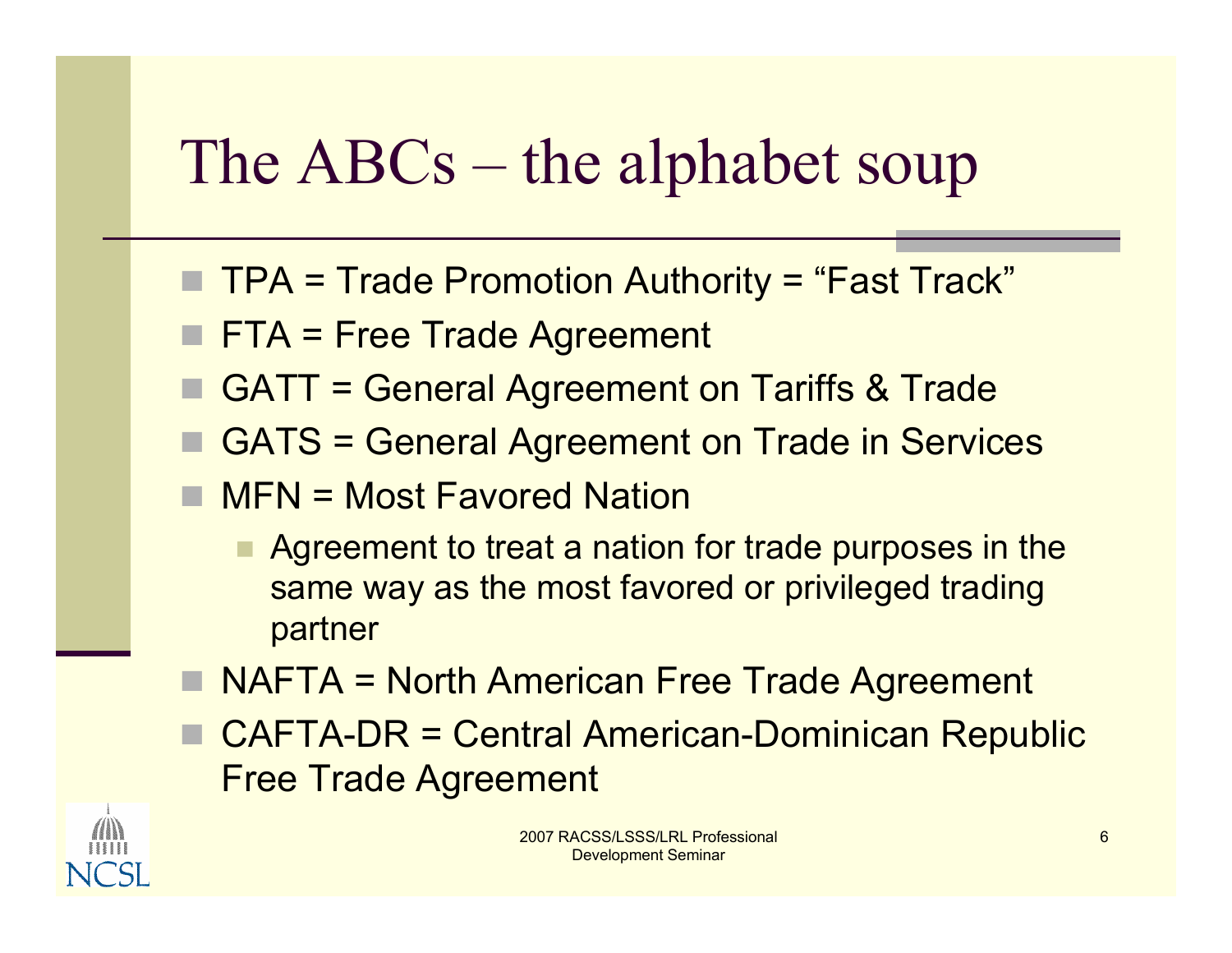- IGPAC = Intergovernmental Policy Advisory **Committee** 
	- Created by Trade Act under Federal Advisory Committee Act (FACA) rules
	- **Previously composed only of principals;** redesigned in 2001-2002 to incorporate organizations and staff
	- Required to review FTAs upon signing and advise USTR and Congress on possible state and local impacts
	- Convened by USTR

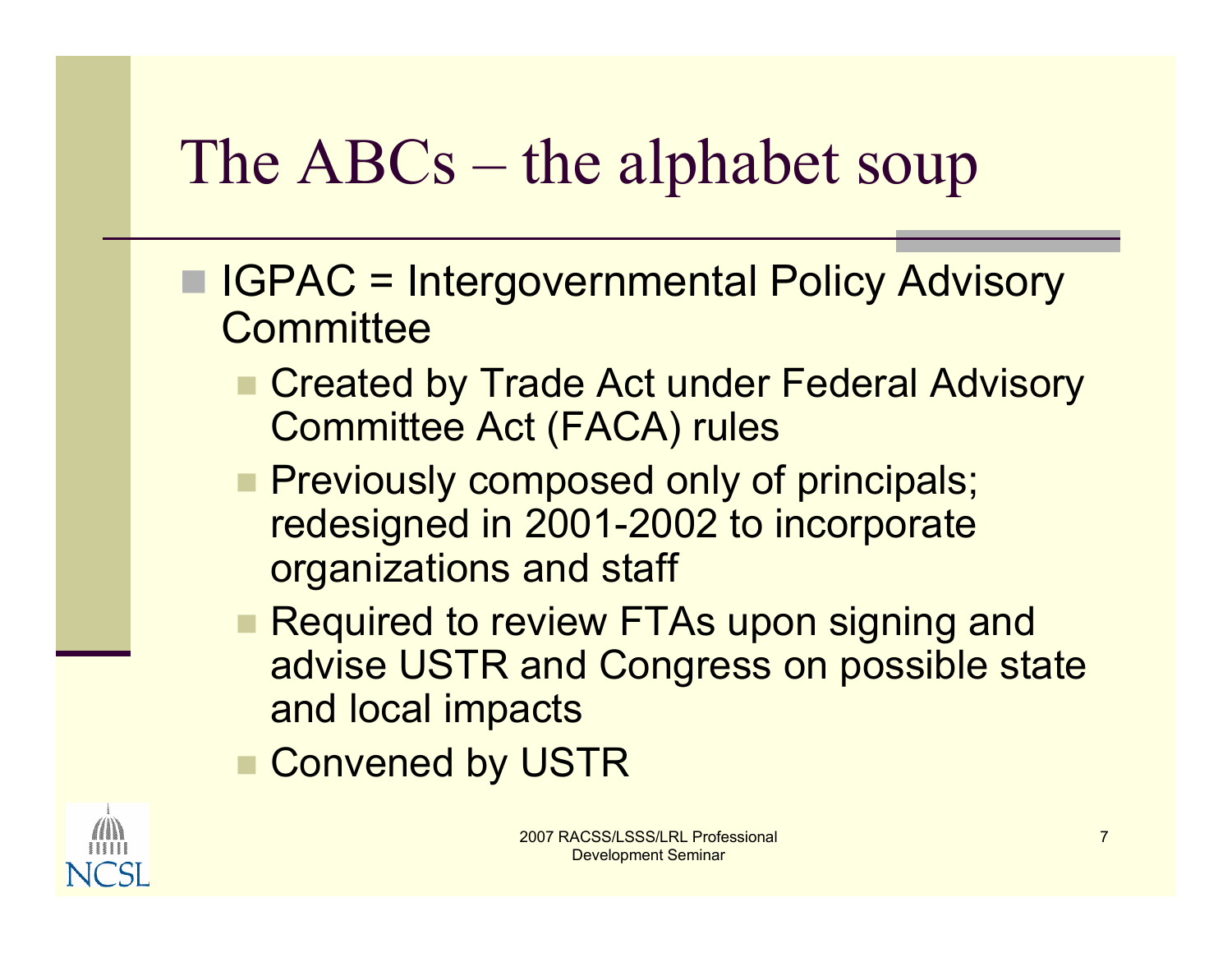#### IGPAC, con't

- Chaired by USTR-appointed member
	- Kay Alison Wilkie, International Policy Analyst, New York State Department of Economic Development
- **NCSL-recommended members** 
	- Jeremy Meadows, NCSL-Washington
	- Representative Sheryl Allen, Utah
	- Representative Peter Lewiss, Rhode Island
	- Hannah Shostack, New Jersey
- Members must obtain federal security clearance to view negotiating documents via secured website

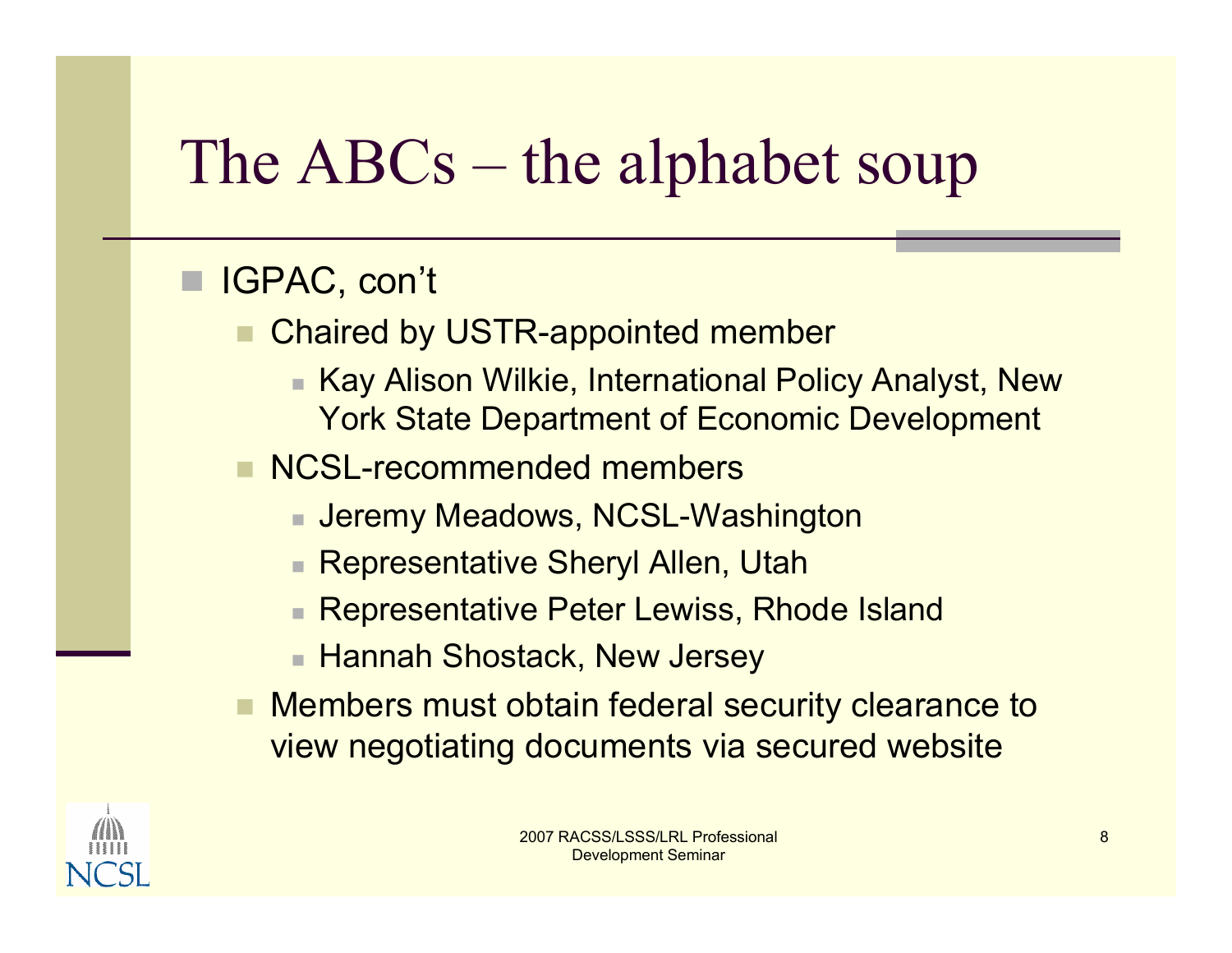# The ABCs – other key players

#### ■ U.S. Congress

- "Foreign Commerce Clause"
- House Ways & Means Committee
- **E** Senate Finance Committee
- U.S. Department of Commerce
	- International Trade Administration
	- U.S. Foreign Commercial Service
- U.S. Department of State
	- U.S. Department of Agriculture, Foreign Agriculture **Service**
- U.S. Environmental Protection Agency, Office of International Affairs

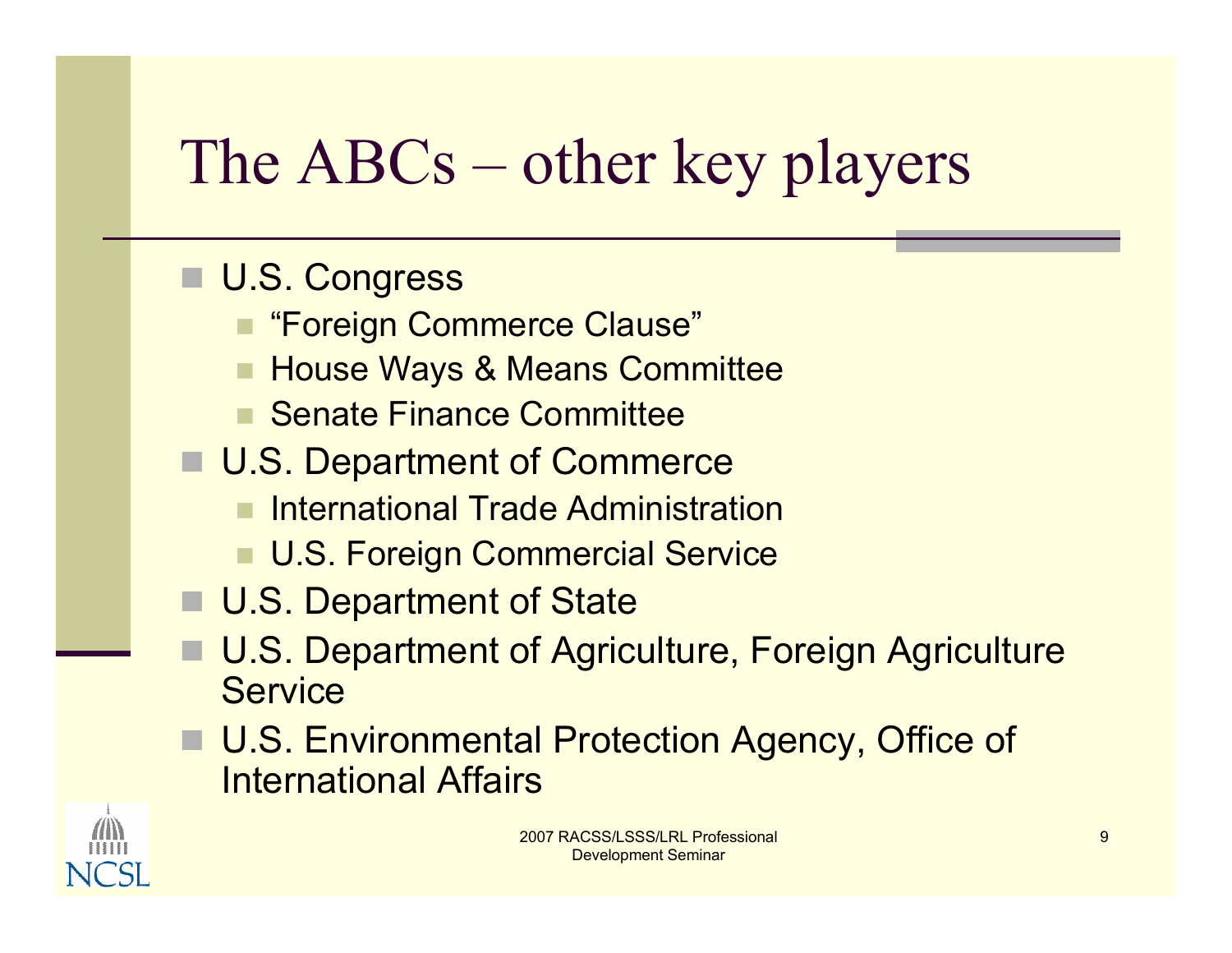#### State Interests

- Investor-State Dispute Resolution Mechanism
	- ٠ Private Right of Action
	- **Preemption Concerns**
	- **Reports Potential Costs**
- Services
	- Regulatory Authority
	- Forced Privatization
	- $\blacksquare$  Licensing
	- Trade/Export Promotion
	- **Procurement**
- **Consultation**

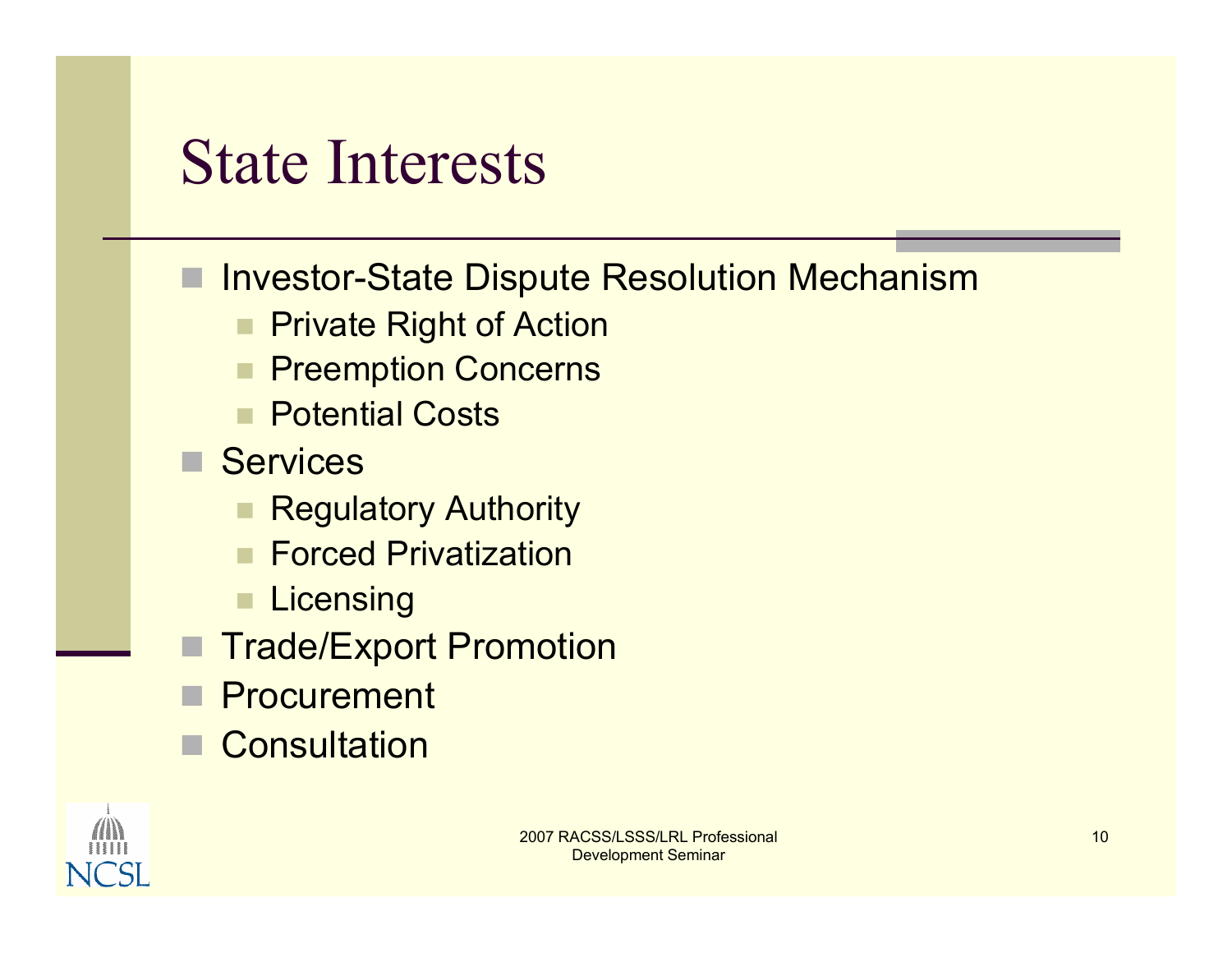#### State Interests – Investor-State

- **Previously, dispute mechanisms were state-to-state,** as is currently the case in WTO.
- Investor-state mechanism blossomed with NAFTA and created a private right of action based upon expropriation.
- Companies bring complaints to an international arbitration panel for settlement.
- National governments, as the parties to the agreement, are liable for the settlement.
- **Intention is to assure corporate investors a reliable** dispute resolution mechanism apart from a potentially corrupt or otherwise untrustworthy judicial system.

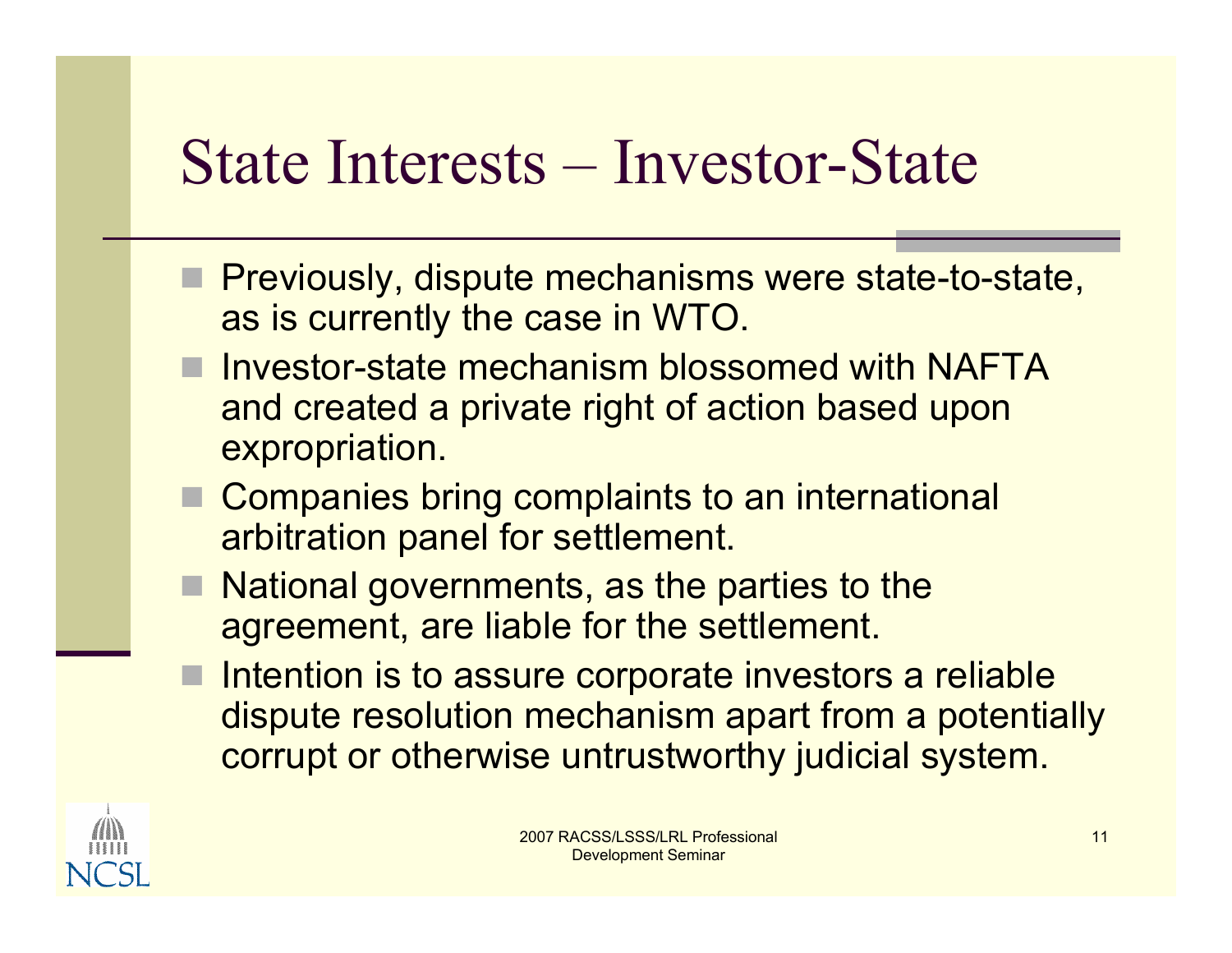## State Interests – Investor-State

- NAFTA Cases that Sounded the Alarm
	- $\blacksquare$ **Methanex** 
		- Canadian company challenged California environmental/water quality law
		- Nearly \$1 billion claim
	- Loewen
		- Canadian company challenged Mississippi supreme court decision
	- **Metalclad** 
		- U.S. company challenged Mexican local zoning and environmental standards
		- Losing Mexican government exacted compensation from **locality**
	- Glamis Gold
		- Canadian company challenges California land use/cultural preservation laws

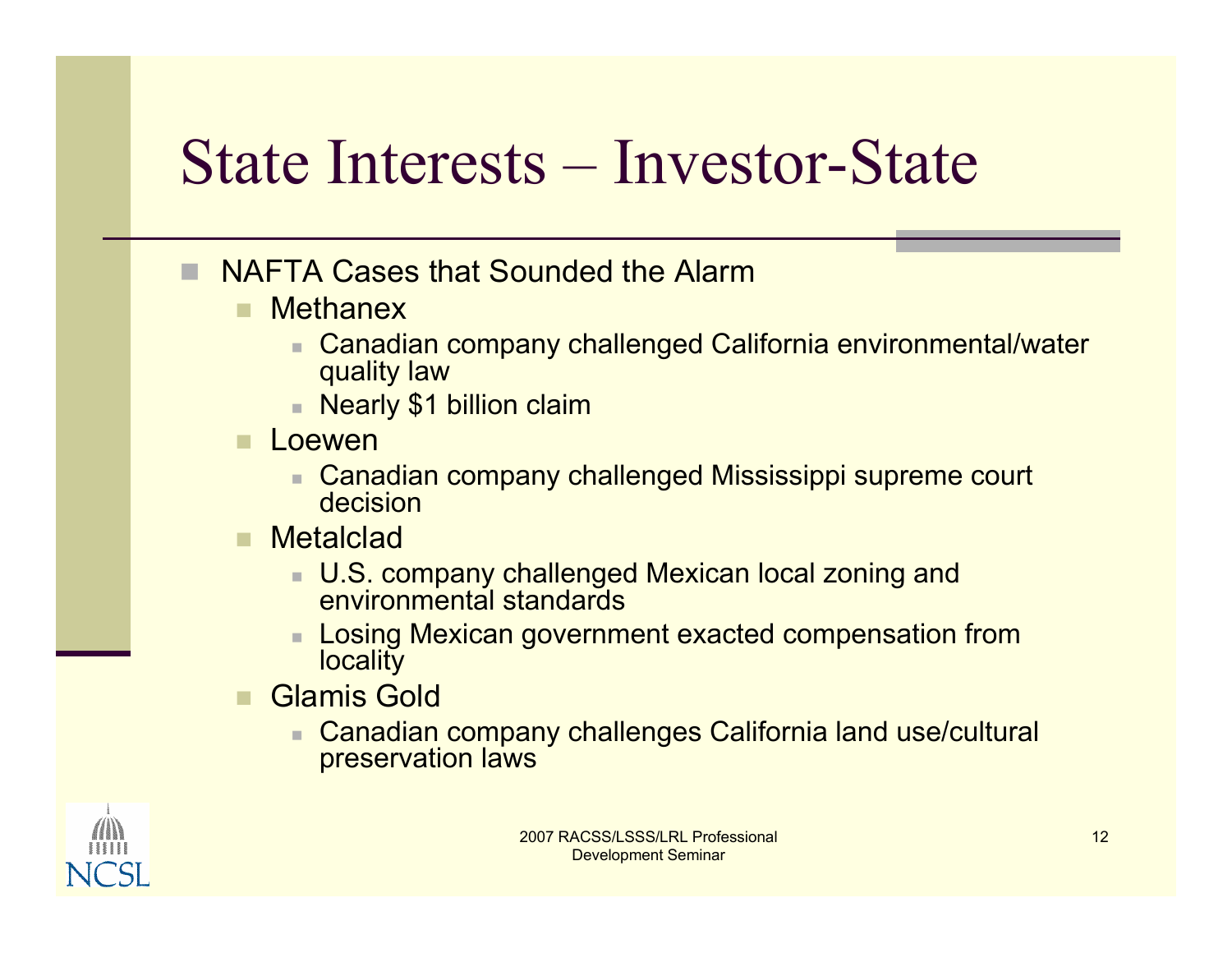### State Interests – Investor-State

- **Process has been modified since NAFTA went into** effect and concerned states are invited to support federal litigators and provide *amicus briefs*.
- But states are not/have not been compensated for the time and effort of this support.
- U.S. has never lost a case.
- Fear of a dispute has been cited as reason for gubernatorial veto of a California recycling bill.
- Concern exists that should the U.S. lose a case, the federal government may seek compensation from the 'agrieving' state in some manner.

2007 RACSS/LSSS/LRL Professional Development Seminar **Possible complication in CAFTA allowing U.S.** subsidiaries abroad to bring claims, but this has not yet been tested.

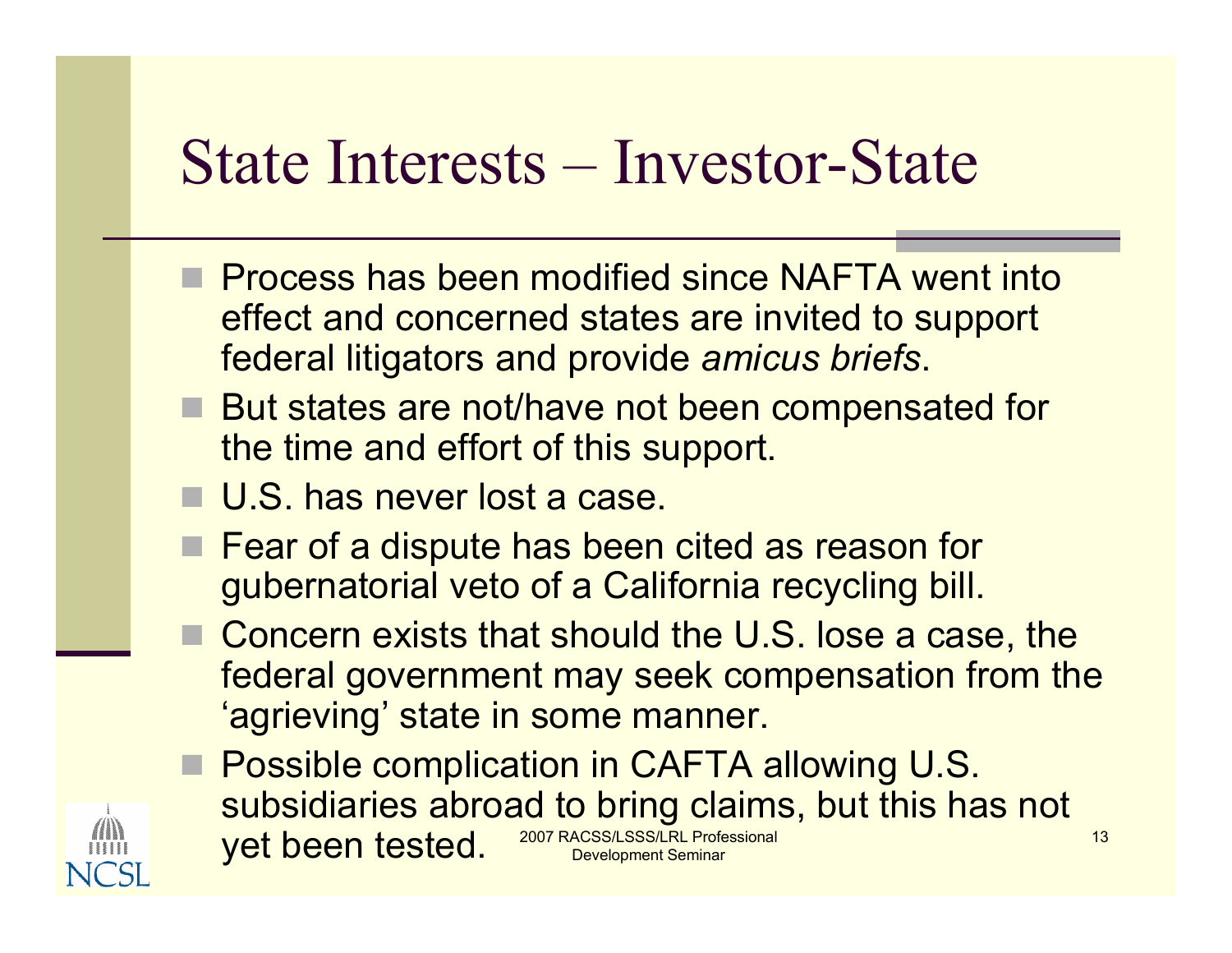#### State Interests – Services

- Pre-1994 trade discussions focused on tariffs and duties; post-1994 talks have shifted to non-tariff barriers and services.
- Broad commitments already made under General Agreement in Trade in Services.
- Services chapters appear in FTAs.
- П Services are often governed, regulated, or licensed at state and/or local level, not federally.
	- **Telecommunications**
	- **Insurance**
	- Energy, electric utilities
	- Gaming, gambling, lotteries
	- Higher education
	- Legal services

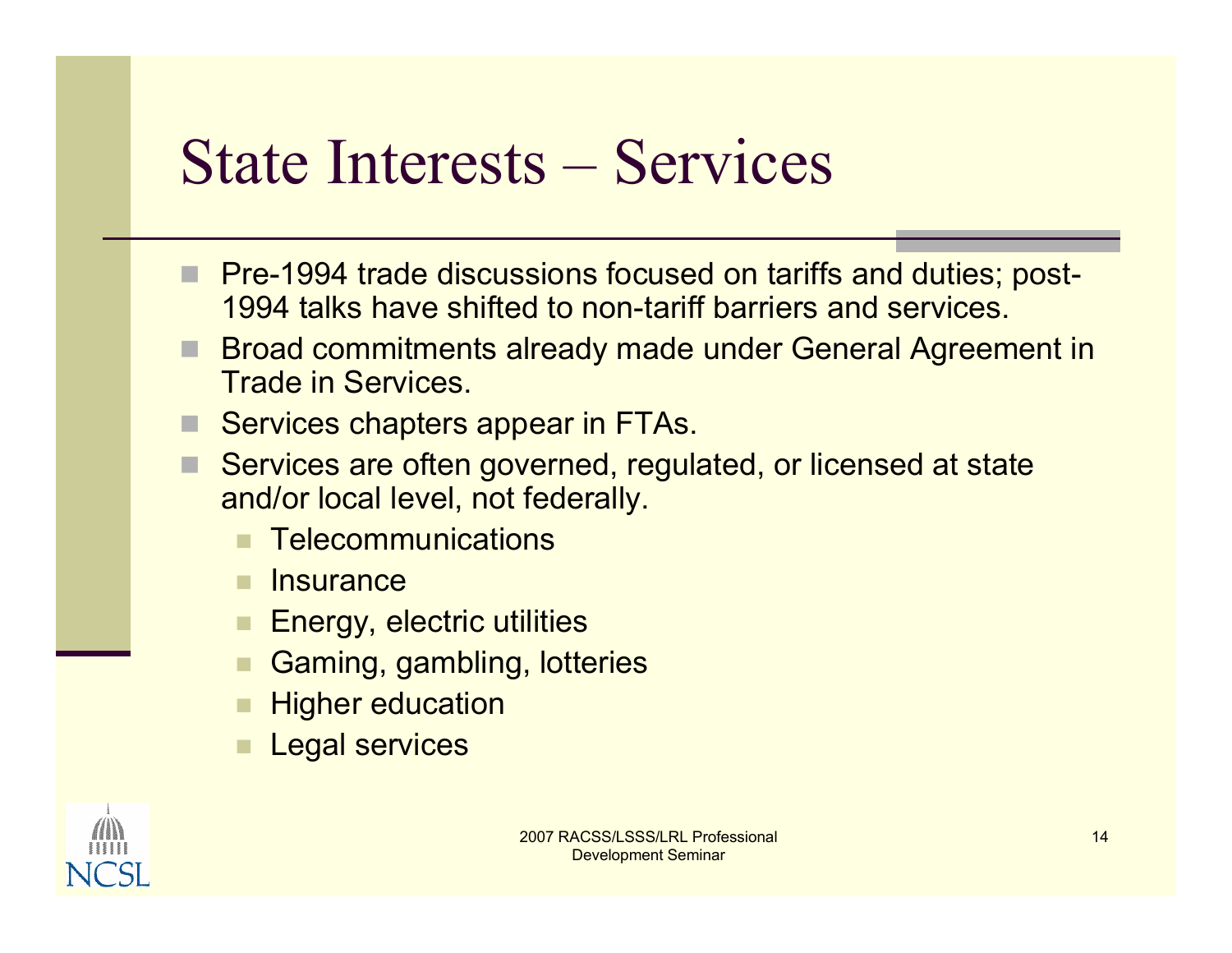## State Interests – Trade Promotion

- Trade and tourism promote economic development and job creation.
- Most states have trade promotion offices that focus on export promotion or attraction of foreign direct investment (FDI) to the state. Typically, state efforts focus on small- and medium-sized businesses.
- Governors often lead trade missions.
- F Many states have offices or consultants around the world to promote trade and tourism.

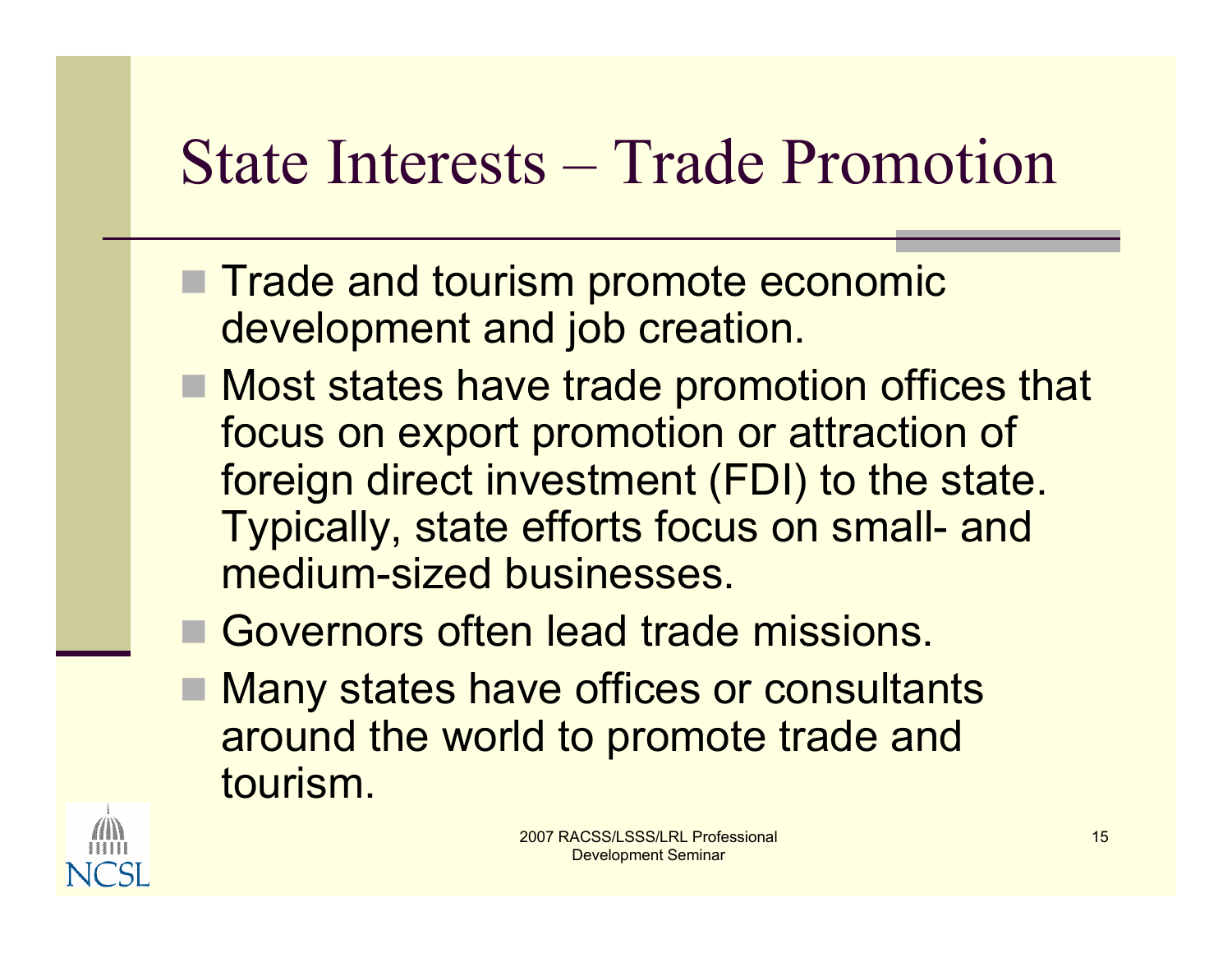#### State Interests – Procurement

- **NTO Agreement on Government** Procurement (GPA)
- **Procurement chapters in FTAs**
- USTR has acknowledged that it has no authority, legally or politically, to obligate state government procurement practices or policies to international trade agreements. USTR therefore solicits state concurrence to be bound by these agreements, but there is much concern about this process.
- Maryland and Hawaii laws

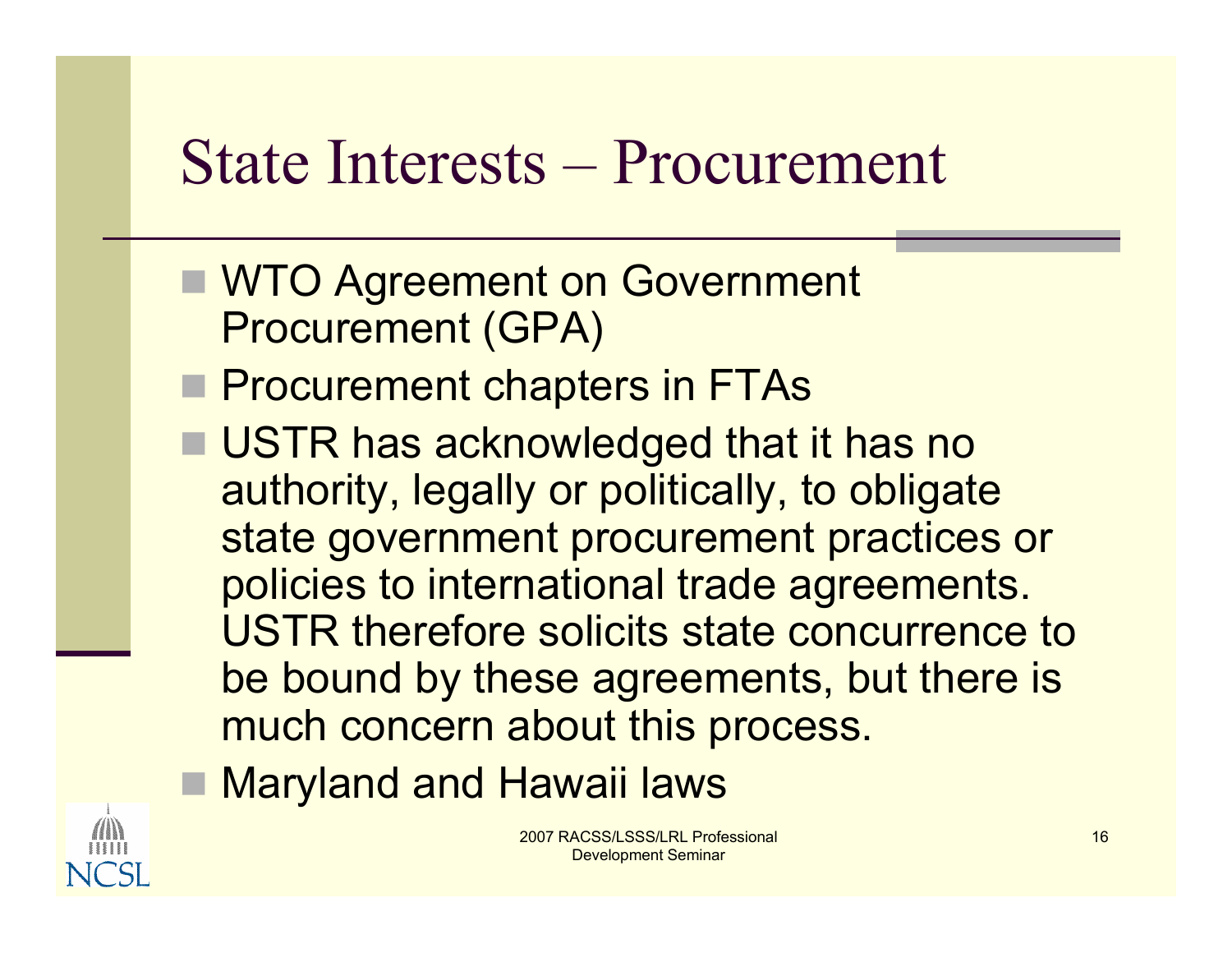## State Interests – Consultation

- State policymakers need more and better information.
- Federal trade negotiators are not/can not be experts on state- or local-level laws or regulations, but need this expertise in order to effectively negotiate agreements that open opportunities while protecting American federalism.
- **IGPAC** 
	- State Single Point of Contact (SPOC)
		- Role/Function
		- Washington State model

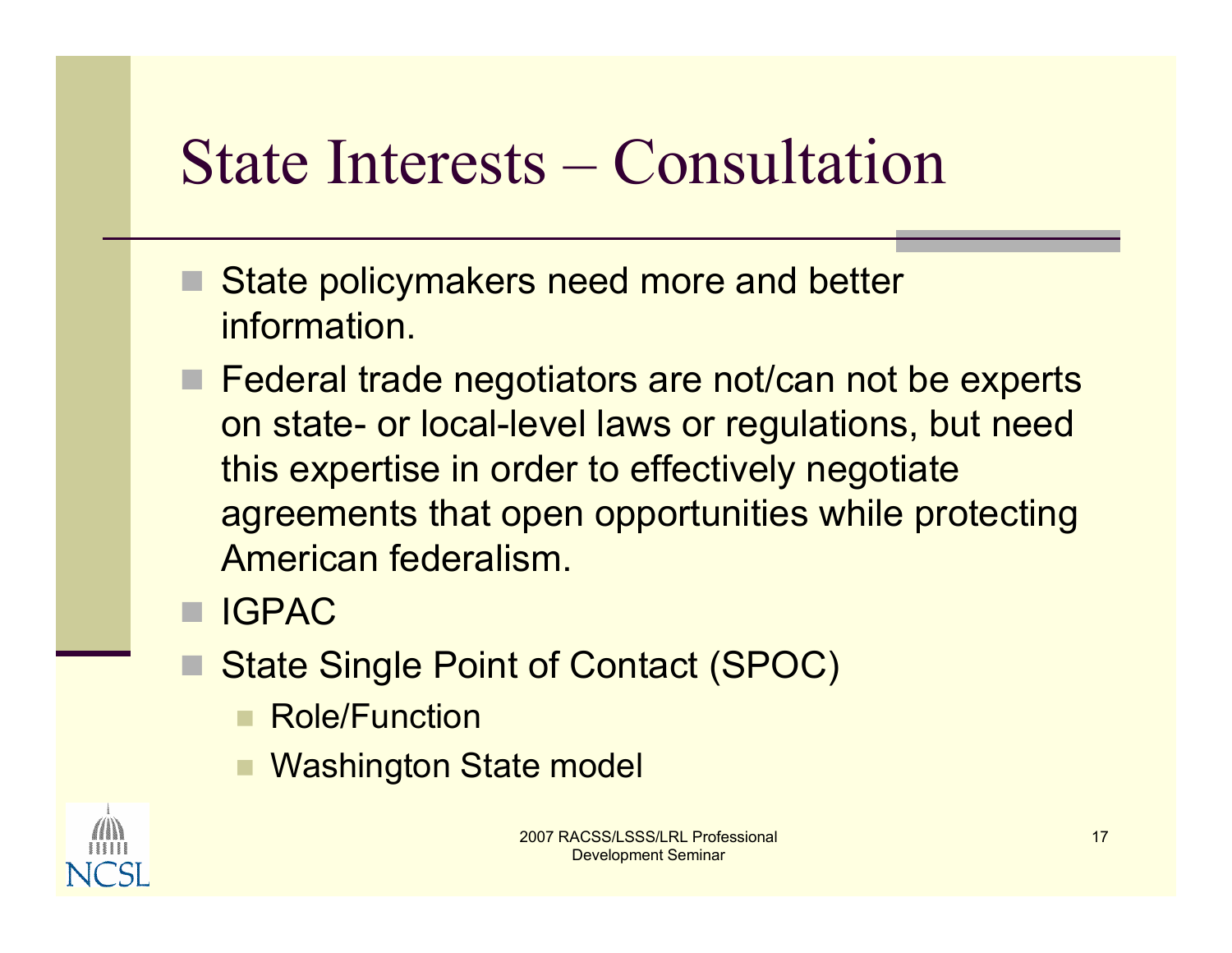- **Consultation** 
	- IGPAC
	- Working Groups
		- State & Local Working Group on Energy & Trade Policy – ID Representative Eskridge, Chair
		- IGPAC Services Working Group Kay Wilkie, **Chair**
		- Public Lawyers Working Group on International Investment Agreements and Federalism – UT Assistant AG Bryan Farr, Chair
	- **□ Coalitions**
	- Conversations with Trade Partners

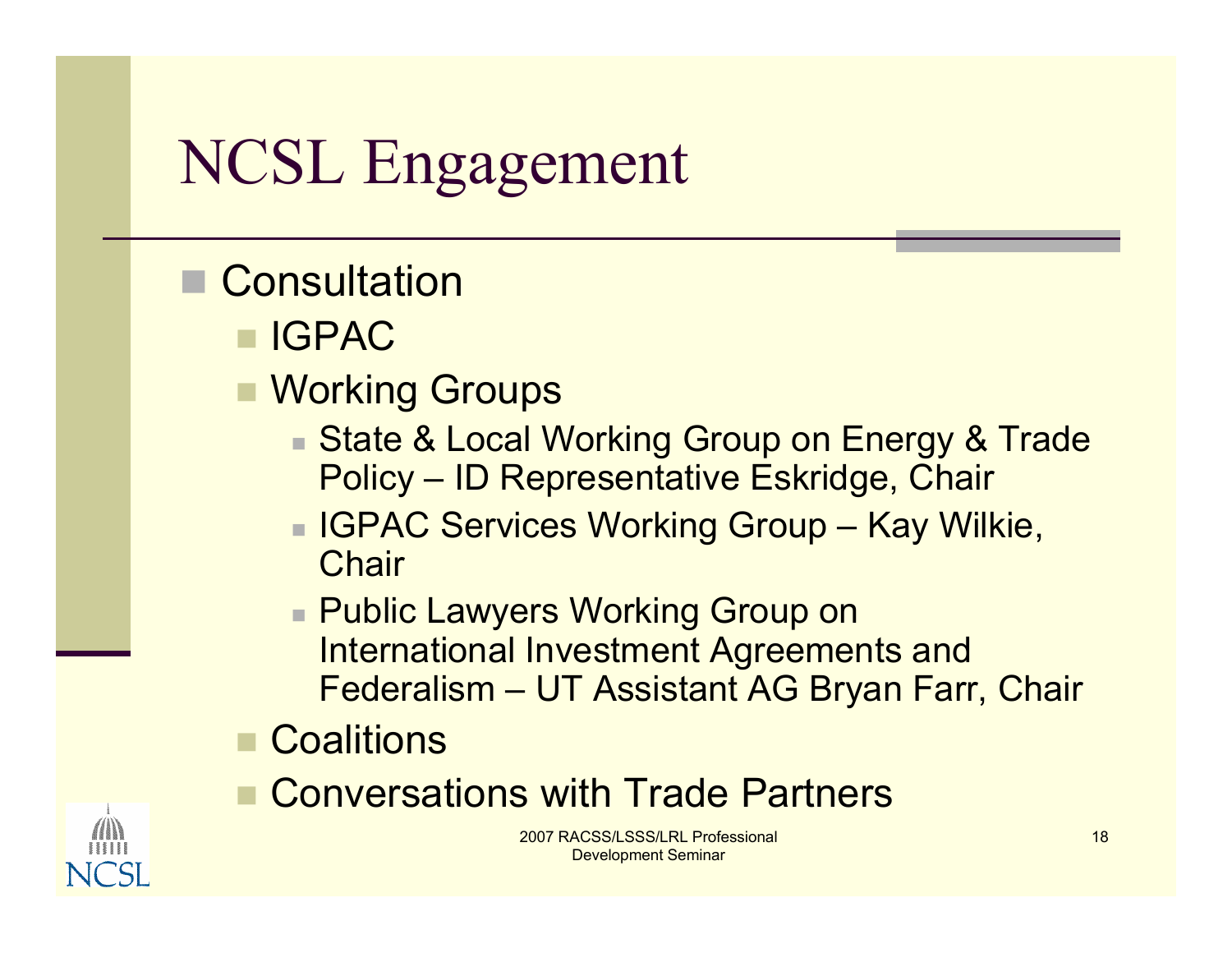- Education & Tools
	- Seminars & Sessions
		- **Trade Policy Leadership Seminar** 
			- **November 27 28, 2007 in Phoenix**
			- **Fall Forum Preconference**
			- NGA & CSG/SIDO to co-convene
		- 2007 Annual Meeting
			- Divestment, "Bipartisan Trade Deal," Services
			- http://www.ncsl.org/standcomm/sclaborecon/07LEDAnnual MtgAgenda.htm
	- State Legislation Databases
		- **Trade:**

http://www.ncsl.org/programs/econ/tradedb.cfm

**■ Divestment:** 

http://www.ncsl.org/standcomm/sclaborecon/statedive stbills.htm

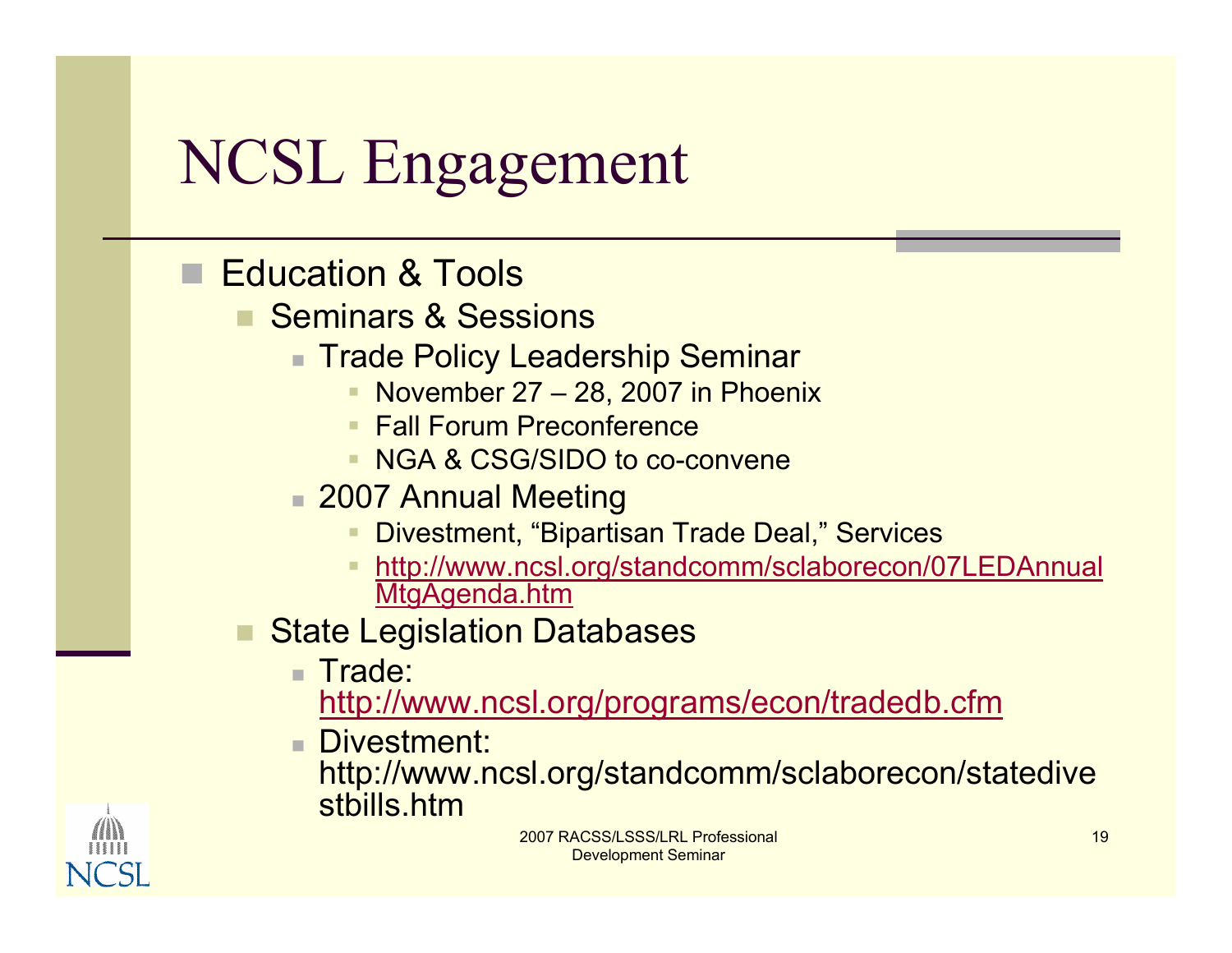#### ■ Education & Tools, con't

- NCSLnet Economic Development & Trade Issue Page:
	- http://www.ncsl.org/programs/econ/et.htm
- NCSLnet Labor & Economic Development Committee Page: http://www.ncsl.org/standcomm/sclaborecon/sclabor econ.htm
- **Listservs** 
	- InternationalTrade public NCSL-distribution-only informational list
	- StatesOnTrade restricted discussion list

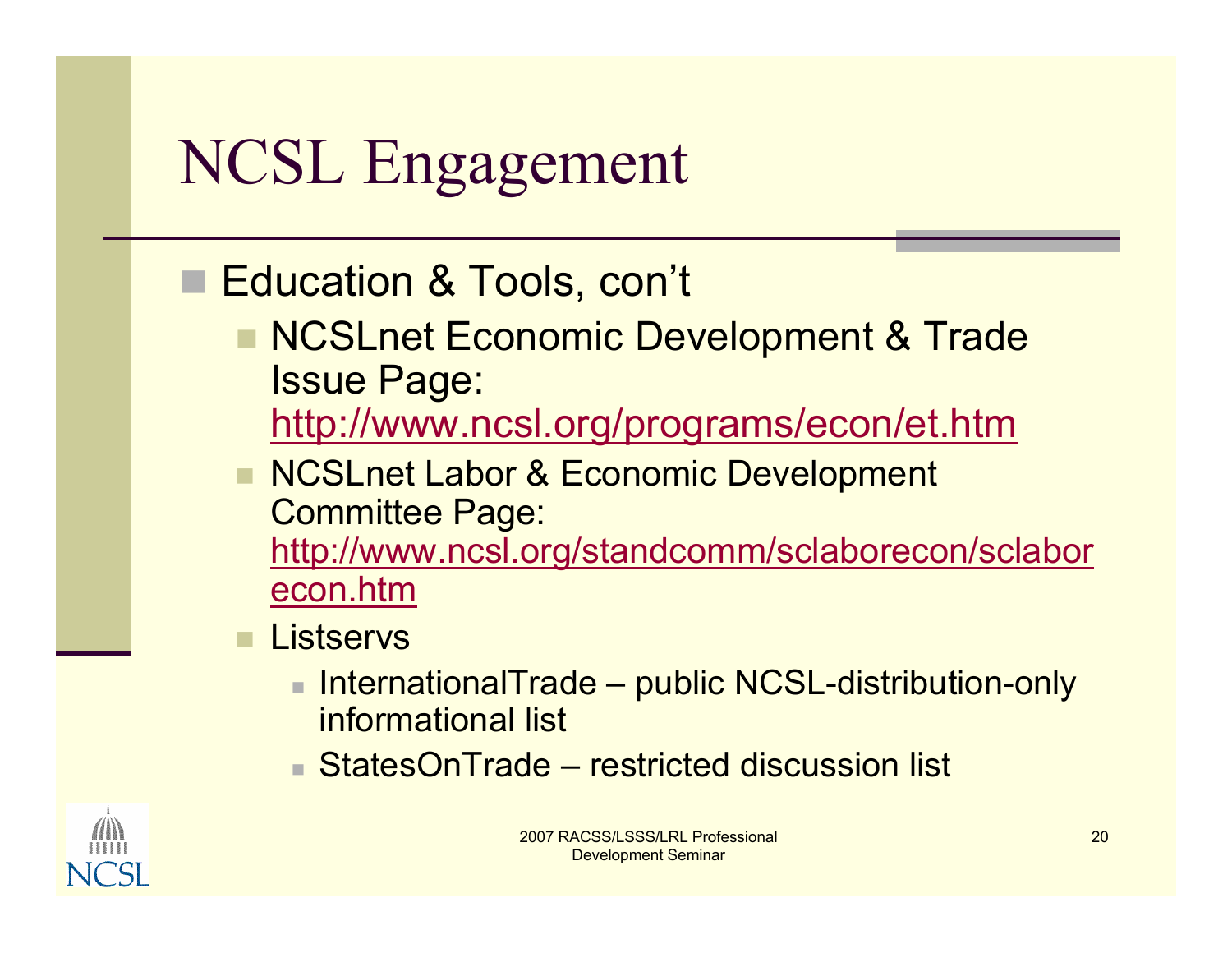- Policy & Washington, D.C.
	- **Policies** 
		- Labor & Economic Development Committee
		- Free Trade & Federalism, Presidential Trade Promotion Authority, Export Promotion, etc.
	- $\blacksquare$  Lobbying
		- Small Business Trade Act
		- Gaming "recreational services" withdrawal
		- Investor-State in Australia & South Korea FTA
		- **Trade Adjustment Assistance**
		- Trade Promotion Authority

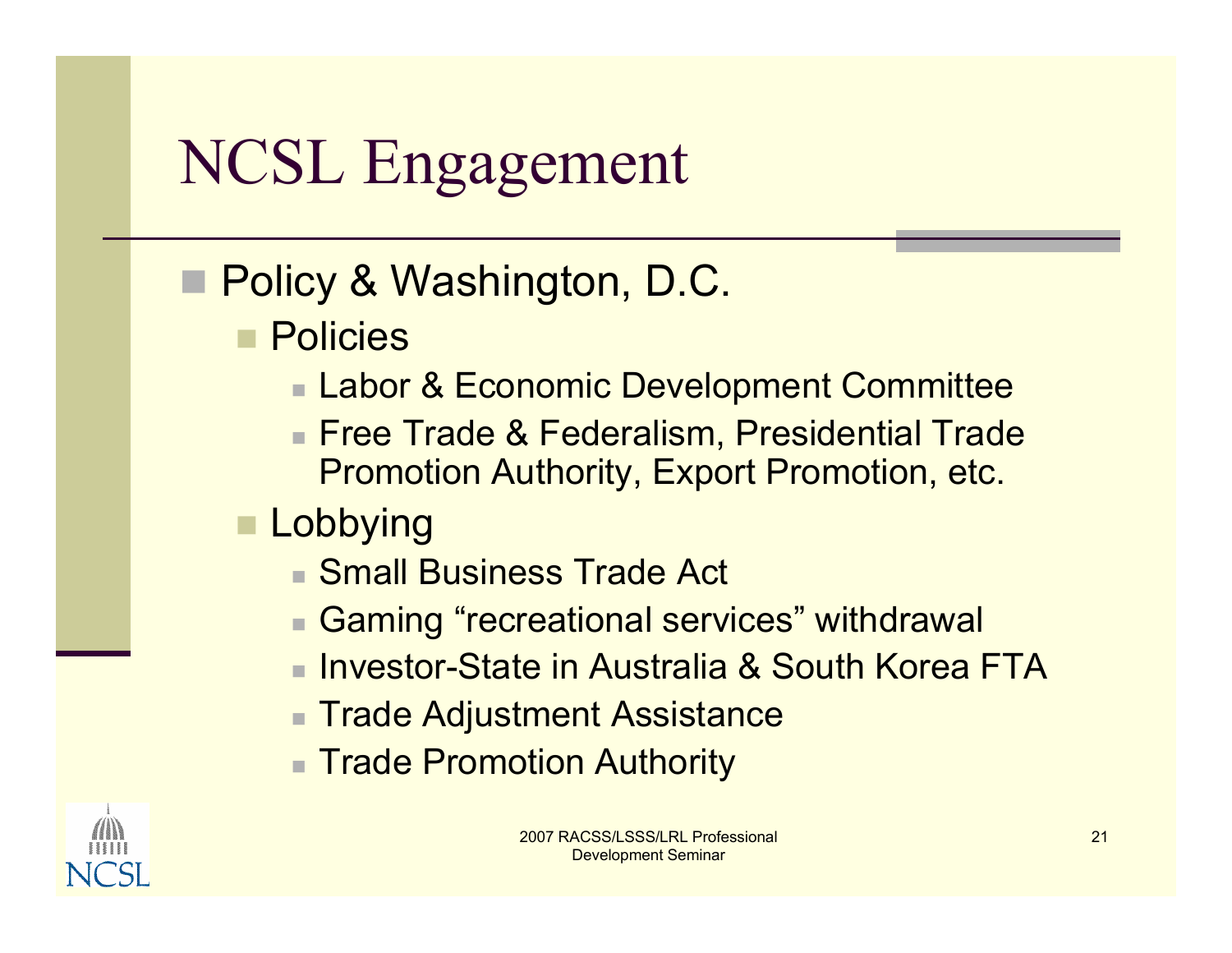## Your Involvement

- Become a member of NCSL's Labor & Economic Development Committee.
- Sign up for NCSL's international trade listservs.
- Contact your governor's/state's Washington, D.C./federal affairs office.
- Identify and engage your state's SPOC.
- Continue your trade education at the 2007 TPLS.
- Learn how other legislatures are engaging on trade.
- Consider international trade implications whenever your get a drafting or research request.